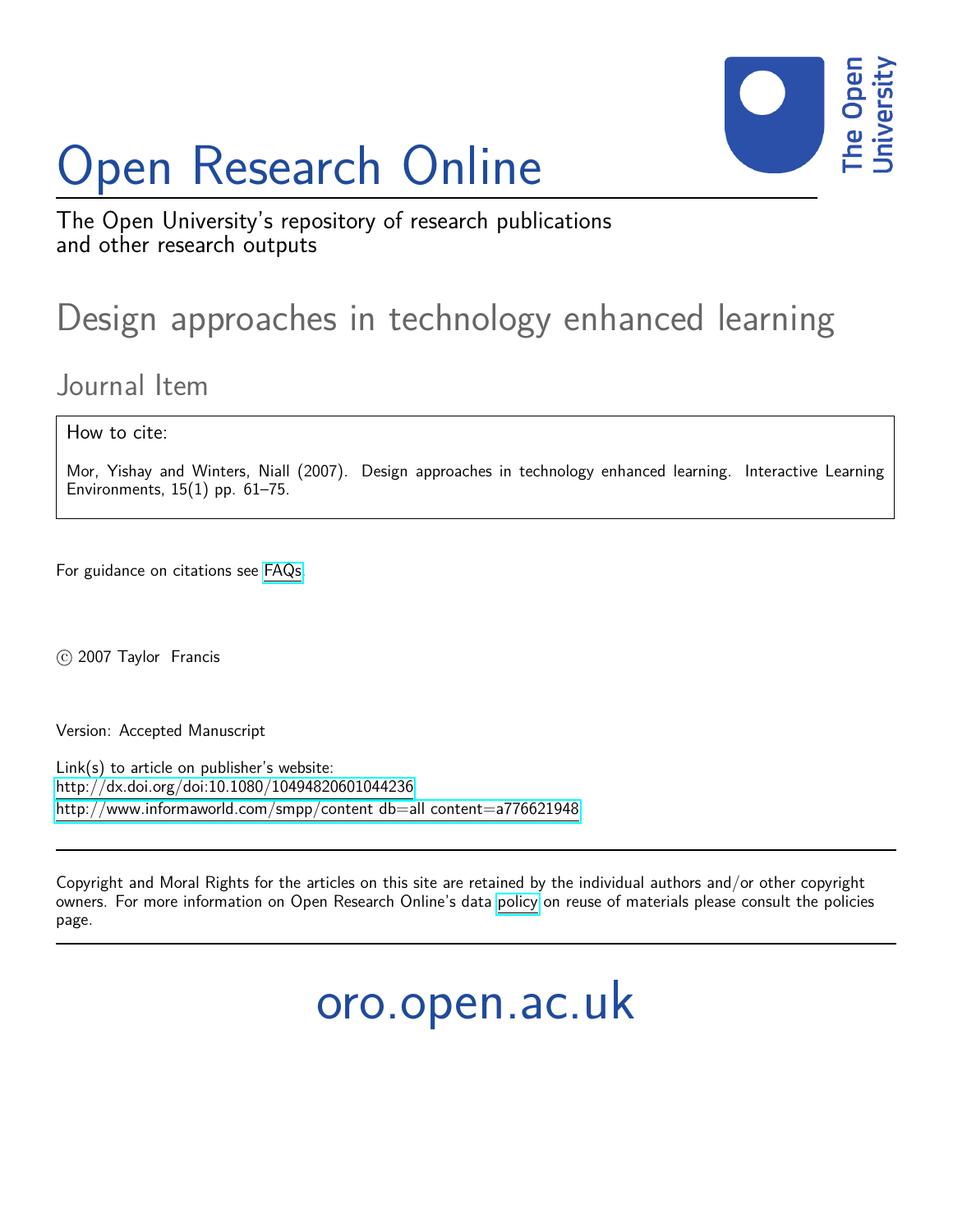To appear in 'Interactive Learning Environments'

### **Design approaches in technology enhanced learning**

Yishay Mor and Niall Winters

London Knowledge Lab,

Institute of Education, University of London

{y.mor, n.winters}@ioe.ac.uk

#### Abstract

Design is a critical to the successful development of any interactive learning environment (ILE). Moreover, in technology enhanced learning (TEL), the design process requires input from many diverse areas of expertise. As such, anyone undertaking tool development is required to directly address the design challenge from multiple perspectives. We provide a motivation and rationale for design approaches for learning technologies that draws upon Simon's seminal proposition of Design Science (Simon, 1969). We then review the application of Design Experiments (Brown, 1992) and Design Patterns (Alexander et al., 1977) and argue that a patterns approach has the potential to address many of the critical challenges faced by learning technologists.

#### Keywords

Interactive learning environments, Technology enhanced learning, Design science, Design experiments, Design patterns,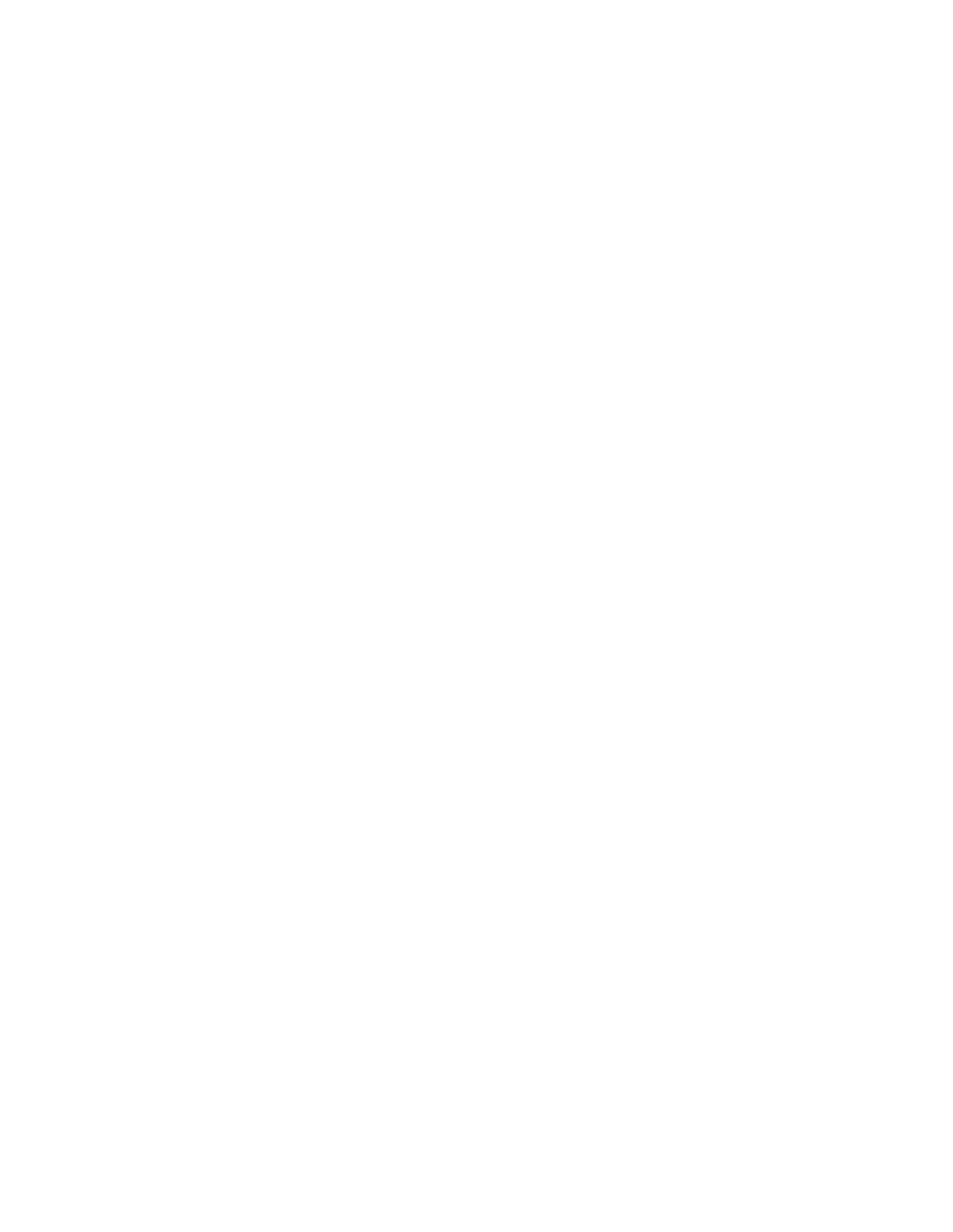#### **Introduction**

The design of a technology enhanced learning (TEL) tool, and specifically of Interactive Learning Environments (ILEs), is a major challenge. This is because it must address issues ranging from learning theory to software engineering. Developers face fundamental challenges in building tools to adequately address the issues raised during the design process. However, understanding and resolving each of the requirements and the tensions between participants has long been recognized as fundamental to any tool's success. In this paper, we present a thematic review of design approaches in TEL, highlight some of the key challenges and suggest that a design pattern approach may offer a way forward.

We begin with a reflection on the historical foundations of design research, focusing on the work of Herbert Simon. Revisiting Simon's work we found it just as perceptive today as on the day it was published. This leads us to explore contemporary trends in design research in education, and the issues which they raise. Of particular interest is the emerging methodology of participatory design. Our next section explores the idea of design patterns, from its roots in theory of planning to current day educational research. We conclude with several open issues for future investigation.

#### Foundations: Learning as a Design science

Design approaches in technology-enhanced learning generally and Interactive Learning Environments in particular, are strongly influenced by the seminal work of Simon (1969), who was the first to refer to design as a science. Simon distinguishes between the natural sciences and the sciences of the artificial, challenging the view of the latter as 'practical' science or 'vocational arts'. At the core of the study of the artificial, Simon places the science of design. In his words, "*everyone designs who devises courses of action aimed at changing existing situations into desired ones*" (Simon, 1969, p 129).

Simon's (1969) concept of design science entails more than a shift in the subject of study. It calls for a change in scientific agenda. Whereas natural science is concerned with what *is*, design science asks what *ought to be*. A rocket scientist will not be satisfied with describing and understanding existing engines. She will strive to identify the principles which will allow us to create better engines. When shifting our focus from engineering to social subjects – such as learning mathematics – the *value* aspect of design sciences becomes salient. Arguably, neurobiology and psychology investigate learning from the perspective of a natural science, while the science of education takes a design stance. The former are concerned with how humans learn, whereas the later asks how they *ought to learn*. The first may claim to be value neutral and objective, but the questions of education, by their imperative nature, are evidently derived from the observers' (often implicit) ethical, social and community agenda.

The second implication that Simon (1969) draws from the imperative nature of design science regards the method of problem decomposition. All the sciences proceed, to an extent, by decomposing complex problems into simpler ones. Design science is interested in purpose, intent and the shaping of the world to these ends. Therefore, Simon proposes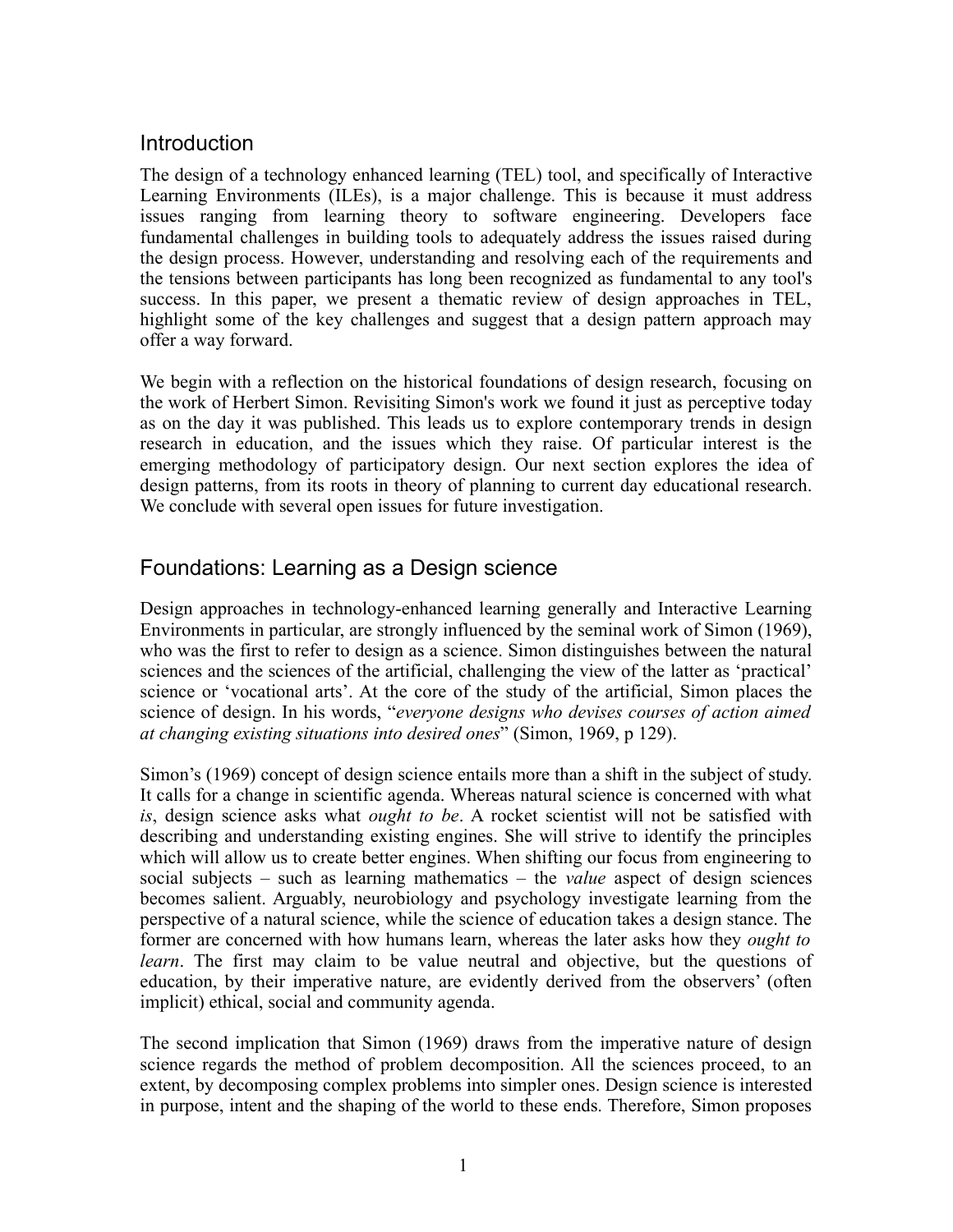function as the appropriate axis of decomposition. Such an approach is the premise of the design patterns method. It also leads Simon to what he calls the generator-test cycle (1969, p 149) as a viable method of achieving decomposition while acknowledging the networks of interdependencies between components. The design process iteratively generates solutions and then tests them against an array of functional requirements. Taken as a method of scientific inquiry, this translates into the design based research approaches.

A third key concern of Simon's is the place of representation in science. Design science is deeply concerned with the way problems under investigation are represented in order to illuminate our capacity to solve problems. We will see how Simon's principles are threaded through the design-centric research approaches we review.

#### Design based research

The last couple of decades have witnessed the growing popularity of design research as a valuable methodology for educational research (Brown, 1992; Collins, 1992; DiSessa et al, 2003; Edelson, 2002; Reeves, 2000; Collins, Joseph & Bielaczyc, 2004; Barab & Squire, 2004; Cobb et al, 2003; Gorard et al, 2004; Taylor et al., 2004; Sloane & Gorard, 2003, Béguin, 2003). Design based research is a methodology for the study of function. Often referred to as design research or design experiments, it is concerned with the design of learning processes, taking account of the involved complexities, multiple levels and contexts of educational settings. The primary aim is to develop *domain-specific theories* in order to understand the learning process. However, although design experiments are being undertaken in a limited array of settings, these are viewed as instances of a broader class. Cobb et al. (2003) identify five characteristics of design experiments:

- The purpose of design experiments is "to develop a class of theories about both the process of learning and the means that are designed to support that learning".
- Design experiments are diverse and highly interventionist in nature. As they usually involve innovation there is often a discontinuity between 'typical' situation, which could be studied naturalistically and those of the design experiment. Particular forms of learning emerge from design experiments, which the researcher can directly engage with and specify as targets of investigation.
- Design experiments always have two faces: prospective and reflective. On the prospective side, designs are implemented with a hypothesized learning process and the means of supporting it in mind, in order to expose the details of that process to scrutiny. On the reflective side, design experiments are conjecture-driven tests, often at several levels of analysis.
- Together, the prospective and reflective aspects of design experiments result in iterative design. As conjectures are generated and tested, sometimes confirmed, at others refuted, new conjectures are developed and subjected to test.
- Theories developed during the process of experiment are modest, not merely in the sense that they are concerned with domain-specific learning processes, but also because they are accountable to the activity of design.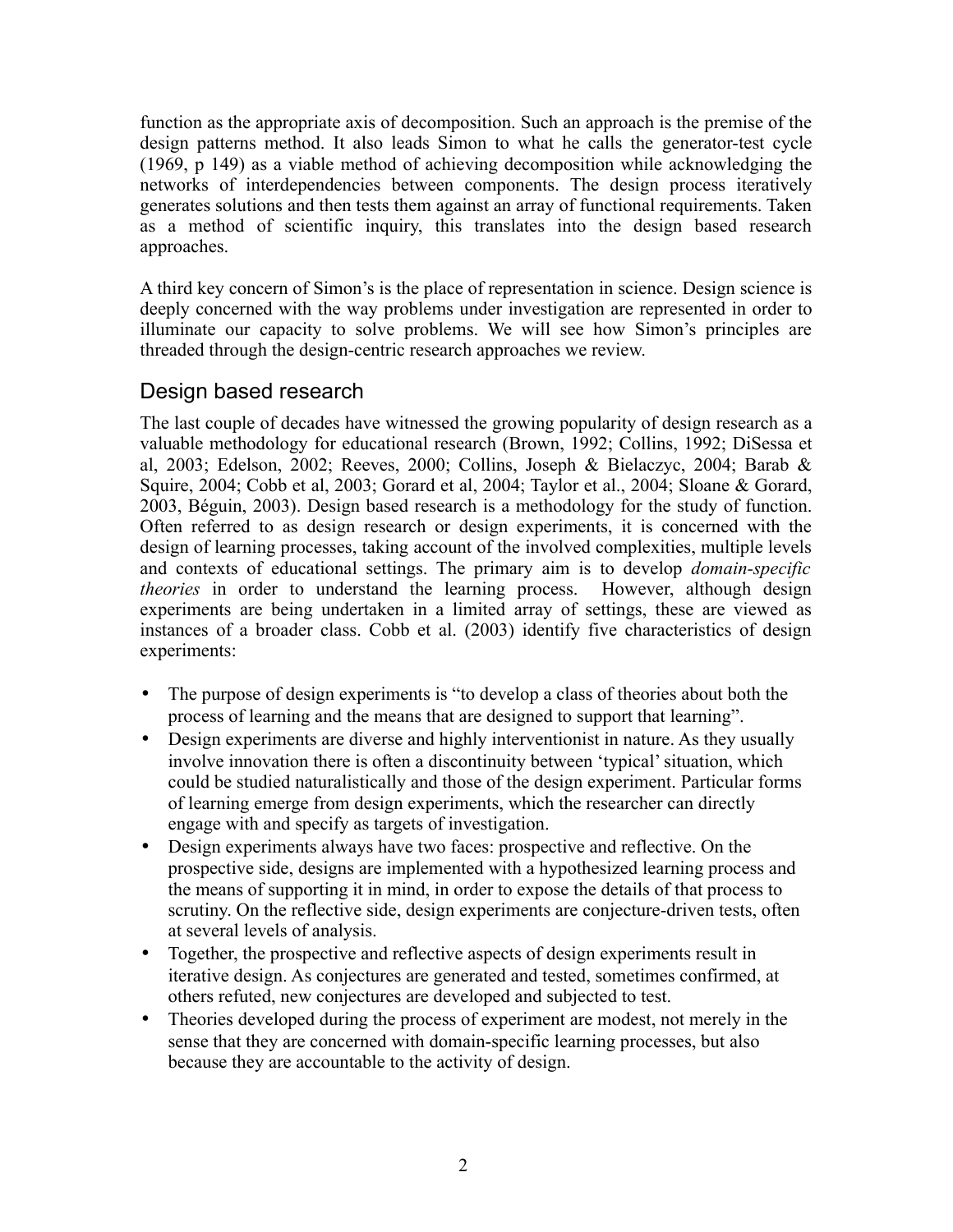The design element in a design study may refer to the pedagogy, the activity or the tools used. In some cases, the researchers will focus on iterative refinement of the educational design while keeping the tools fixed, in others they may highlight the tools, applying a free-flowing approach to the activities. In yet others they will aspire to achieve a coherent and comprehensive design of the activity system as a whole.

Ann Brown (1992) puts forth the two main arguments in favour of design-based educational research. The first argument is methodological. The complexity of classroom situations does not lend itself to the procedures of laboratory research. Strict control of experiments and isolated variables are unattainable. Under these circumstances, Brown (1992) advocates "switching back and forth" between classroom and laboratory contexts to gain an enriched understanding of the phenomenon under study.

The second argument is ideological, possibly even ethical. It questions the fundamental goals of educational research. To what extent are we driven by a pure quest for knowledge, and to what extent are we committed to influencing educational practice? If we see contribution to good practice as a primary goal, then the outputs of our research should have direct bearing on it. This argument echoes Simon's observation regarding the value dimension of design sciences.

Critics of this approach would argue mainly with the first argument, questioning the scientific value and lack of "evidence" of inherently irreproducible experiments. The response to this critique is twofold: first, we modestly accept the limitations of this approach. But then, it is debatable whether ostensibly scientific methods can offer any greater validity. At the same time, one needs to be as stringent and self-critical when analysing data – precisely because we do not enjoy the protection of standardized statistical tests.

A more subtle criticism of the design-based approach scrutinizes it on its own turf: does this approach live up to its commitment to offer a contribution to educational practice? On one hand, the conditions of most design experiments do not resemble those of a normal classroom, if only due to the presence of a dedicated, highly informed researcher in the class. As argued by Alan Collins:

Typically the experiments are carried out by the people who designed some technological innovation, so that they have a vested interest in seeing that it works. (Collins, 1992, p. 24 in Issroff and Scanlon, 2002).

On the other hand, the reported data and analyses typically include case-studies and theoretical generalizations derived from them. The former can be too specific to inform practising teachers, whereas the latter are often too abstract. Furthermore, there is a fundamental difference in the nature of knowledge produced by design experiments as they aim to *explain* phenomena, while maintaining a cautious stance on what causes them. In the words of Ann Brown:

a 'Hawthorne effect' is what I want: improved cognitive productivity under the control of the learners, eventually with minimal expense, and with a theoretical rationale for why things work (Brown, 1992, p 167).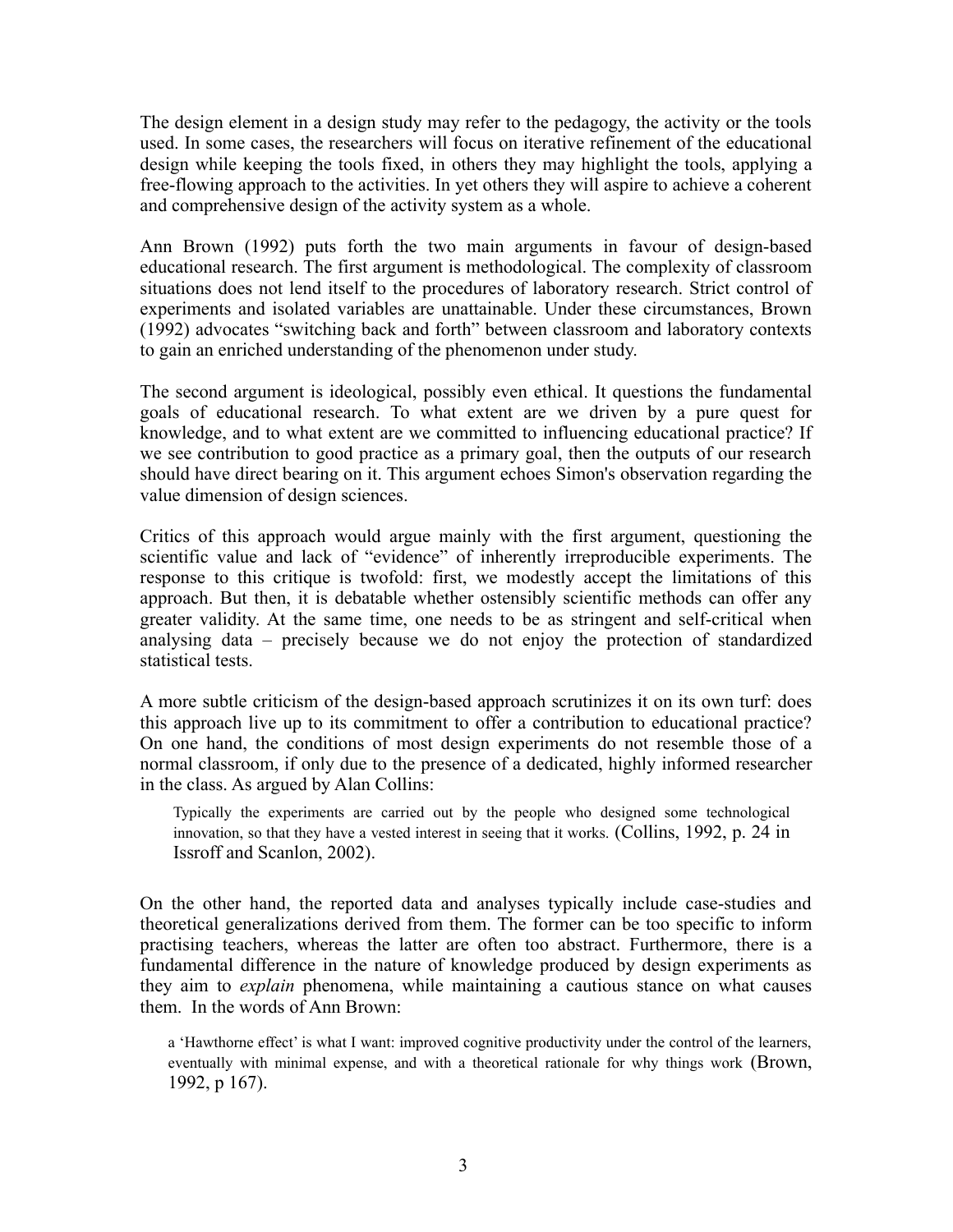Perhaps the most substantial remarks on design studies in education come from two of its foremost proponents and promoters. DiSessa & Cobb (2004) warn against the drift of design research away from theory. In a manner similar to Simon's advocacy of rigour, they argue that theory is critical, both from a perspective of research and of practice. Furthermore, they claim that design studies can  $-$  and should  $-$  make significant theoretical contributions by addressing the gap between theory and practice. They suggest that design research may offer ontological innovations – new constructs for describing and discussing educational phenomena. We argue that design patterns offer a potential means for methodically deriving and discussing such constructs.

Before moving on, we wish to make a short note on the third element of Simon's perspective. While rarely in a direct reference to Simon (with the notable exception of Kafai, 1995), many studies highlight the issue of representation and its importance for learning. Noss & Hoyles (1996) observe that the issue of selecting and constructing representations is key to mathematical learning, and the potentials of alternative representations have been a prevailing concern of the Constructionist tradition. Radford (2002) provides theoretical support from a socio-cultural perspective. Balacheff and Kaput (1996) provide an extensive review of ILEs for mathematics, and highlight the continuous effort to diversify representations. Arguably, the issue of representation is inherent to mathematics, and thus emerges naturally when considering the design of learning environments in this domain. Yet similar work has been done in other fields, such as physics (Simpson et al, 2005). Ainsworth et al (2002) challenge common assumptions regarding the unconditional educational utility of multiple representations, arguing that is it strongly contingent on the design of the representing world as well as the represented one, and the relationship between them.

#### Design patterns

The second major approach we present is design patterns. A design pattern "describes a problem which occurs over and over again in our environment, and then describes the core of the solution to that problem, in such a way that you can use this solution a million times over, without ever doing it the same way twice" (Alexander et al, 1977, p.x). This original definition positions a pattern as a high-level specification of a method of solving a problem by a design that specifies the context of discussion, the particulars of the problem, and how these can be addressed by the designated design instruments. And in *The Timeless Way of Building* he elaborates:

Each pattern is a three-part rule, which expresses a relation between a certain context, a problem, and a solution.

As an element in the world, each pattern is a relationship between a certain context, a certain system of forces which occurs repeatedly in that context, and a certain spatial configuration which allows these forces to resolve themselves.

As an element of language, a pattern is an instruction, which shows how this spatial configuration can be used, over and over again, to resolve the given system of forces, wherever the context makes it relevant.

The pattern is, in short, at the same time a thing which happens in the world, and the rule which tells us how to create that thing, and when we must create it. It is both a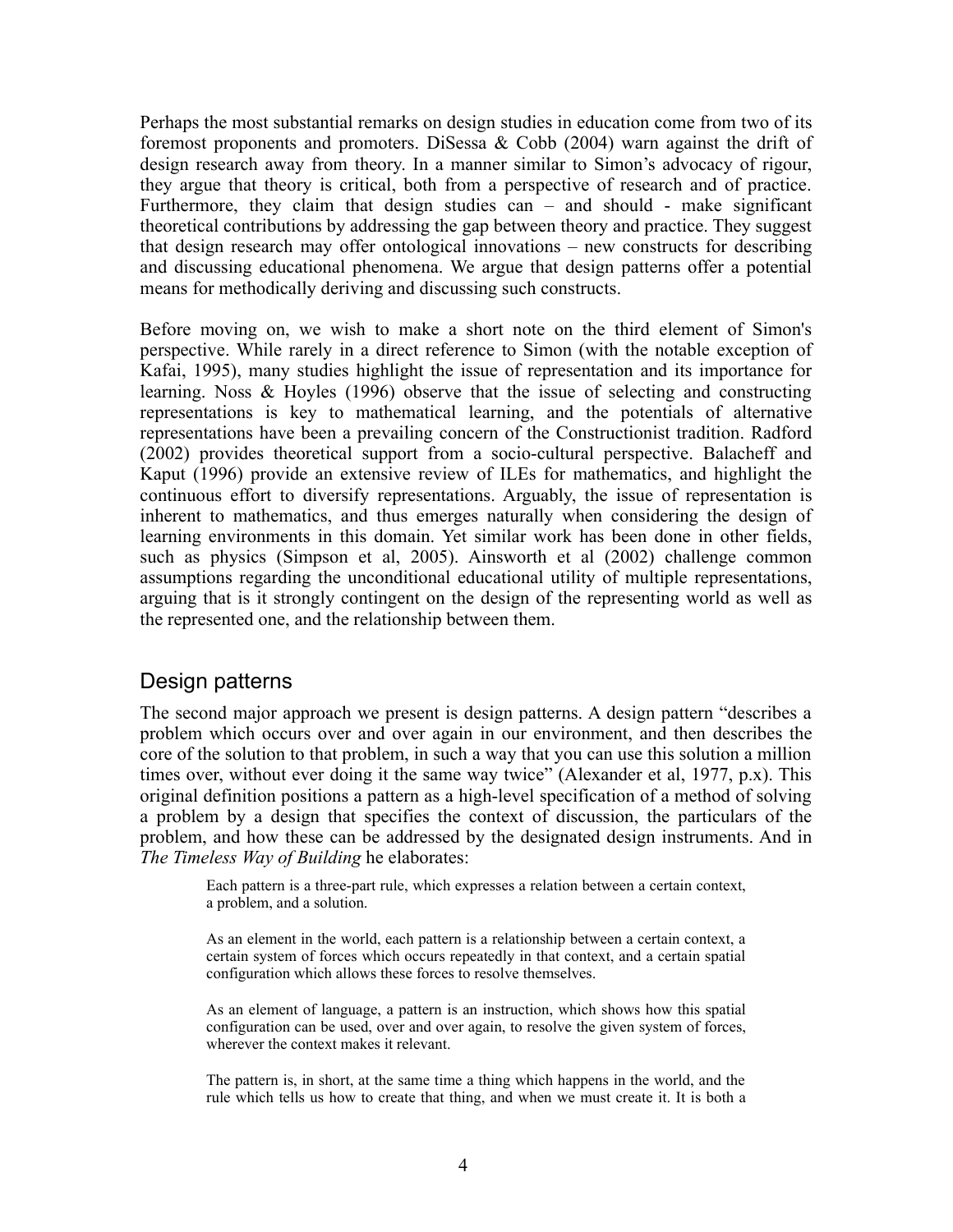process and a thing; both a description of a thing which is alive, and a description of the process which will generate that thing (Alexander, 1979, p 247).

In our view a design pattern as a semi-structured description of an expert's method for solving a recurrent problem, which includes a description of the problem itself and the context in which the method is applicable, but does not include directives which bind the solution to unique circumstances. Design patterns have the explicit aim of externalizing knowledge to allow accumulation and generalization of solutions and to *allow all members of a community or design group to participate in discussion relating to the design*. Patterns are organized into coherent systems called *pattern languages* where patterns are related to each other. Although the use of design patterns never achieved a large following among professional architects, the idea has been embraced in several other disciplines, including software engineering (Gamma et al., 1995), hypermedia (German & Cowan, 2000) and interaction design (Erickson, 2000; Borchers, 2001). The approach has also found application in educational domains including e-learning systems (Derntl & Motschnig-Pitrik, 2004) and the design of computer science courses (Bergin, 2000).

#### *Pattern forms as tools of analysis*

An important characteristic of a design pattern is that it has three facets: descriptive, normative, and collaborative. It is an analytic form, used to describe design situations and solutions, a meta-design tool, used to highlight key issues and dictate a valuable method of resolving them, and a communicative tool enabling different communities to discuss design issues and solutions. The tension between these three aspects is visible in Alexander's work, and in much of the literature that followed. We will touch on this issue shortly.

The original collection by Alexander et al. (1977) can arguably be positioned on the *normative* end of the scale, in the sense that a socio-political agenda can be interpreted from the collection. Pattern 8 in *A Pattern Language* compels the town planner to:

Do everything possible to enrich the cultures and subcultures of the city, by breaking the city, as far as possible, into a vast mosaic of small and different subcultures, each with its own spatial territory, and each with the power to create its own distinct life style. Make sure that the subcultures are small enough, so that each person has access to the full variety of life styles in the subcultures near his own. (Alexander et al., 1977 p.42)

While we may perhaps agree with this claim on a personal level, it is hard to take it as an objective observation. As Erickson puts it: "Alexander's Pattern Language is not value neutral" (Ericksson, 2000). On the other hand, Alexander's Mexicalli project is taken as an emblem of participatory design, where patterns are used to facilitate design and empower users – who make their own choices (Dearden et al., 2002a). In this case, patterns are predominantly a social tool allowing the expert to communicate knowledge to the families designing their own home. One could claim that there is a socio-political agenda here as well. The difference is that in this case it is made explicit, and given as the premises – not the conclusion.

Such pattern languages seem to be quite alien to the *descriptive* pattern languages, prevalent in software design. While in urban planning and architecture it is clear that almost any decision has a political and ideological context, it is hard to see such context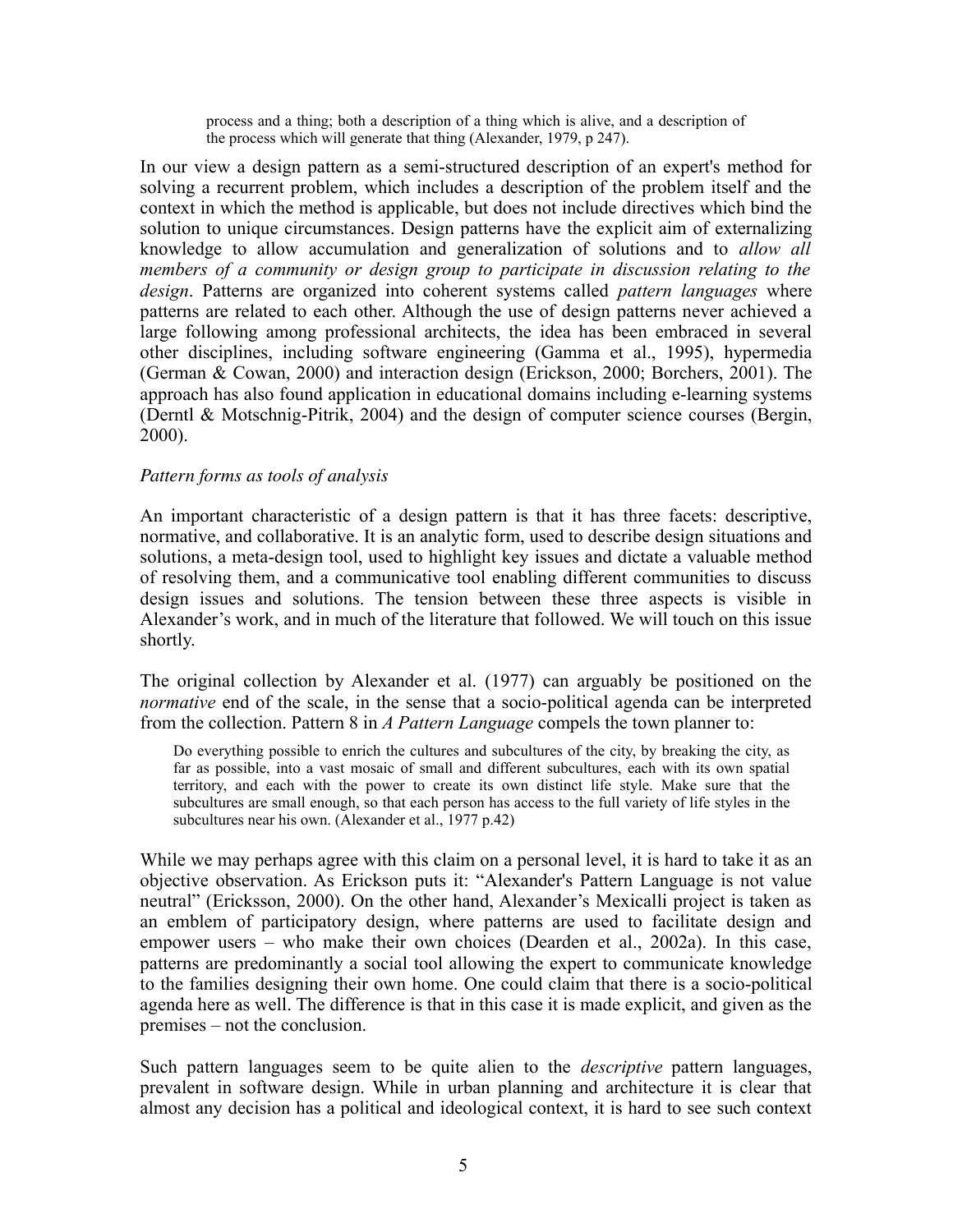in the design of, for example, network routing protocols. However, the normative dimension of technology cannot be avoided in technology-enhanced learning. After all, everything about education is inherently value-driven. Every piece of technology designed for education assumes – and therefore supports – a particular organizational structure and a specific prioritization of knowledge. Yet these assumptions are often left unmentioned.

#### *Design patterns for learning*

The first reference to learning was made by (Alexander et al, 1978) when he described a pattern called "Network of Learning". The approach in education more generally has manifested itself through three main trends. The first is the growing trend of pedagogical design patterns (Anthony, 1996; Bergin 2000; Eckstein, Bergin & Sharp, 2002). The second is the development of software design patterns for educational technology (Dearden, et al., 2002b; Avgeriou et al, 2004). The third is the search for patterns in related practices, such as evaluation and assessment (Chaquet, El-Kechaï & Barre, 2005) and and analysis of learning and learning systems (Gibert-Darras et al., 2005).

Pedagogical design patterns apply the concept of design patterns to pedagogical design. The fundamental claim behind this effort is that many experienced practitioners in education have tried and tested methods of solving recurring problems or addressing common needs. Among the pioneers in this field were Anthony (1995) and later the pedagogical patterns project (<http://www.pedagogicalpatterns.org/>), initiated by a group of experienced software engineering and computer science educators (Bergin, 2000; Eckstein, Bergin & Sharp, 2002). They proposed a set of patterns dealing with issues ranging from the design of a college course to specific principles of computer science instruction and to concrete problems and their solutions.

A second arena that has seen a proliferation of design patterns is web-based educational technologies. Notable examples in this field include the E-LEN project ([http://www2.tisip.no/E-LEN/\)](http://www2.tisip.no/E-LEN/) and several initiatives within the IMS-LD framework ([http://www.imsglobal.org](http://www.imsglobal.org/)). Most of the work in this area is focused on the engineering aspects of designing, developing, deploying and evaluating good technology for webbased instruction (Frizell & Hubscher, 2002; Hernández-Leo et al, 2006; Bailey et al, 2006).

This strain of work is done mainly in the context of developing large scale technological systems to support organizational and vocational learning or web-delivered higher and further education. Due to this context, much of the work is highly technical. Many of the valuable innovations have a strong engineering flavour to them (e.g. Bailey et al, 2006) which might deter teachers and educational researchers. Even the issue of uncovering design patterns can get embellished as structural analysis of XML documents (Brouns et al, 2005). The interaction between student and instructor is assumed to be mediated by this communication channel. Under such circumstances, most of the effort goes into designing the representation and organization of educational content and the mechanisms by which learners interact with it (Frizell & Hubscher, 2002). Design patterns are also situated in this context, with the engineer of educational technologies as the user in mind (Avgeriou et al, 2003; Garzotto et al, 2004; Kolås & Staupe, 2004).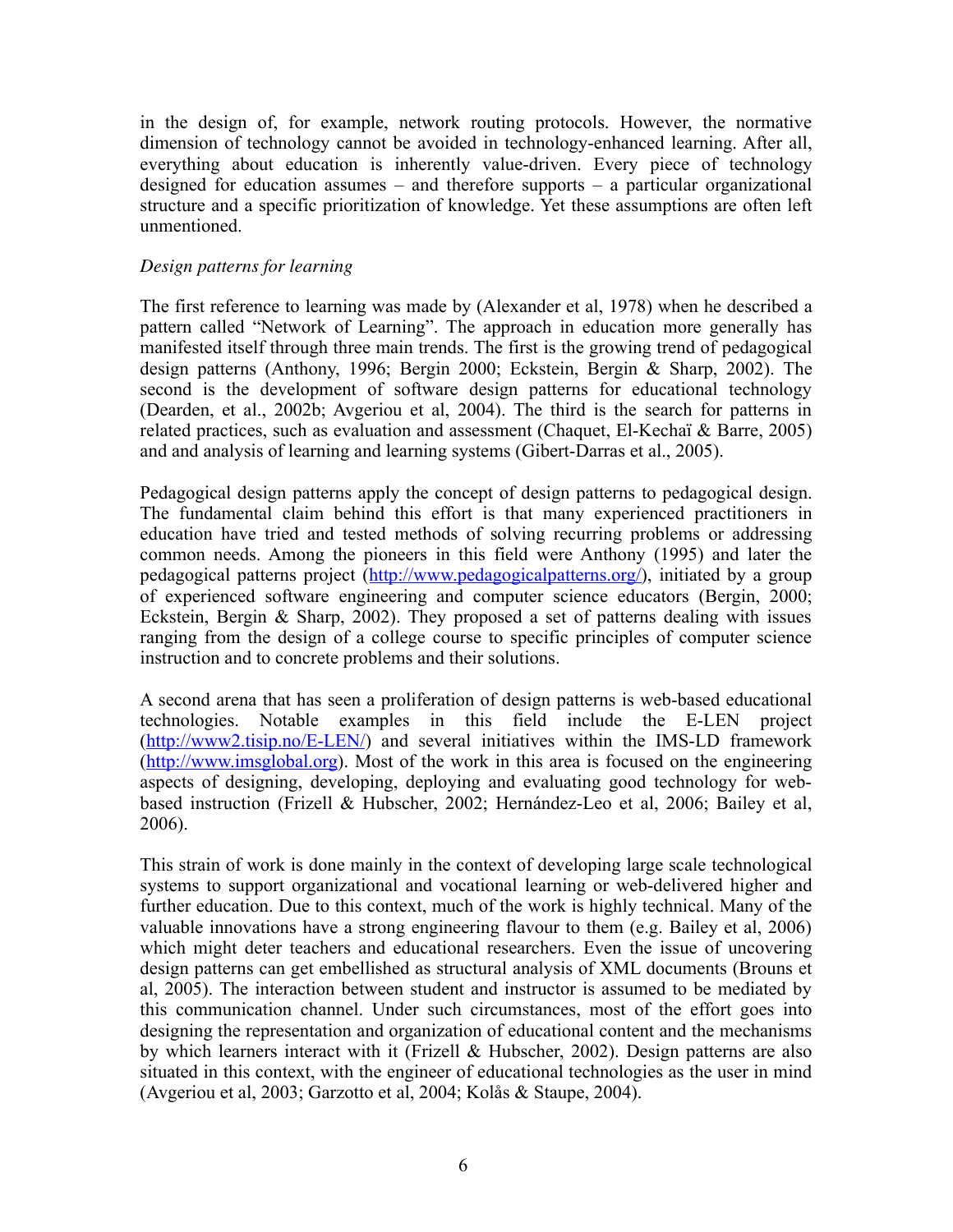A related approach is offered by the design principles project (Kali et al, 2004; Kali, 2006; Linn & Eylon, 2006). Design principles are organized in three layers: metaprinciples, pragmatic principles and specific principles. While the meta-principles are comparable to pedagogical foundations of our approach, the pragmatic principles bear resemblance to Alexanderian design patterns. While design patterns are densely linked at the language level, they are also self contained in the sense that they include the context and problem where they apply. In the design principles approach, this information is stored in the links between principles of different levels, and between principles and features.

In an attempt to distance himself from the dominant approaches in e-learning, Goodyear (2004) focuses on what he calls networked learning, where technology is used to promote connections between learners and foster communities which make efficient use of their resources. In this context, Goodyear emphasises patterns as a means of empowering practitioners to utilize accumulated design knowledge. His patterns are succinct and written in plain language.

Another study oriented towards educators is (Dearden et al, 2002a; 2002b). They point out the strong ideological and methodological parallels between Alexander's original vision of pattern language and the paradigm of participatory design. Pattern languages were conceived as a means of making expert knowledge accessible to naive planners, and enable educated and informed designers to work with naive users in collaboration. By contrast, in practice many pattern languages have taken a highly specialized form, and have become part of a professional jargon. As an alternative, Dearden et al propose the 'facilitation' model developed by Alexander et al (1985) in the Mexicali project. In that project, an 'Architect-builder' worked with a family to enable them to design and build their own house. Very significantly, the pattern language was shared by the designer and the family, and used to present and discuss design problems and solutions. The family could refer to the pattern even when choosing an alternative design.

Participatory design is one of the most exciting and challenging paradigms to emerge in educational research over the last decade. Participatory design is "a set of theories, practices, and studies related to end users as full participants in activities leading to software and hardware computer products and computer-based activities" (Muller and Kuhn, 2002). From this perspective, Béguin (2003) points at the close relationship between design and learning. He suggests that effective design should be constructed as a process of mutual learning involving users and designers and argues that the products only reach their final form through use. This should be reflected in an iterative design process which allows the users and designers to collaboratively shape their concept of the product and its actual form simultaneously. Such an approach, if sometimes not explicitly stated in these terms, has led to the emergence of methodologies, which utilize the participatory design of tools and artefacts as a central element in the learning process. For more, we refer the reader to the insightful reviews by Druin (2002) and Nesset and Large (2004), and the recent work by Kaptelinin, Danielsson and Hedestig (Kaptelinin et al, 2004; Danielsson 2004).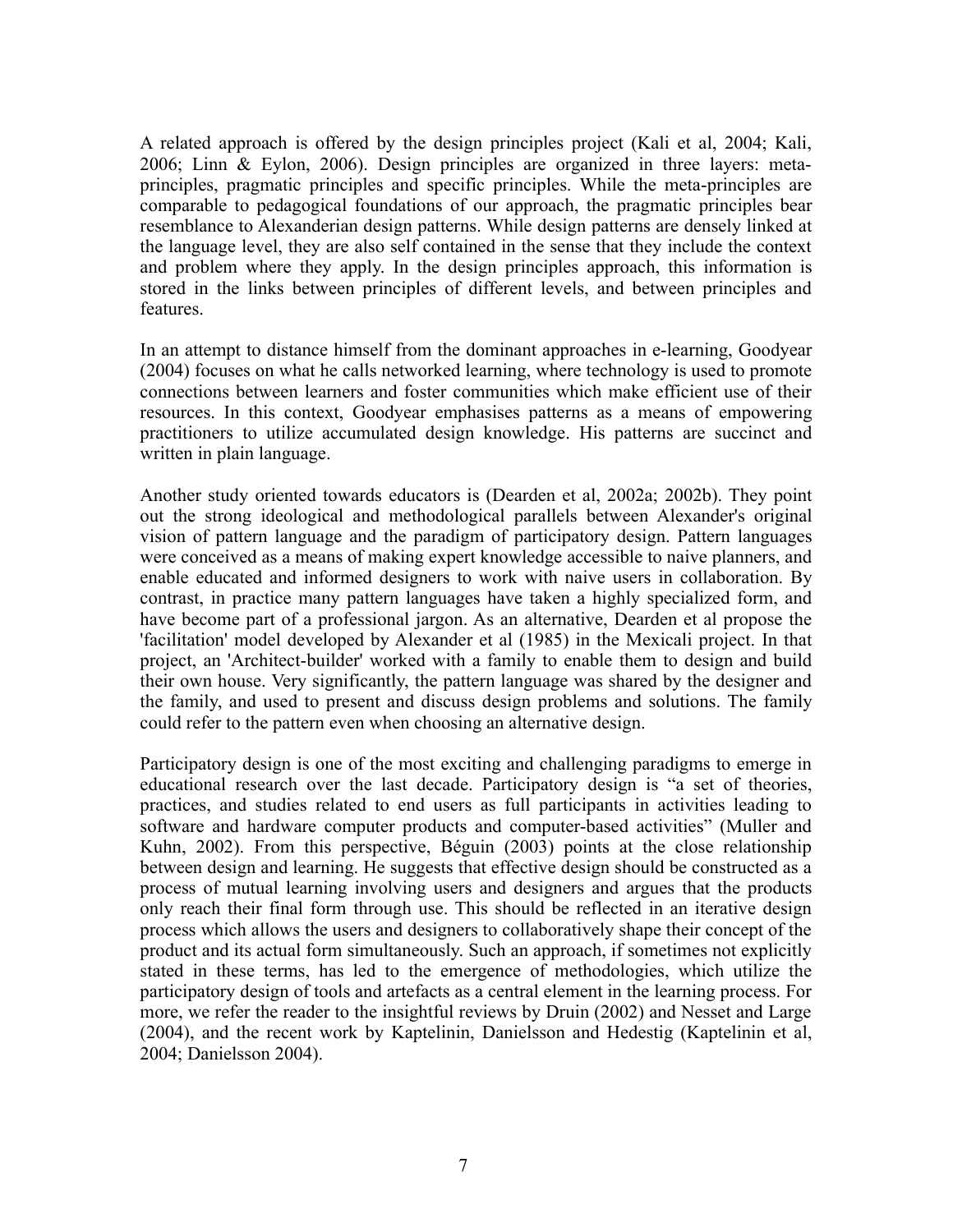One of the studies Dearden at al. report uses Bergin's language pedagogical patterns to support the participatory design of an elearning web-site. The design was produced by a group of students and practicing teachers and facilitated by an experienced designer. They report that using this approach empowered the practitioners and enabled them to produce quality designs. This approach also enabled the facilitator to structure the design process and communicate complex issues. On the cautionary side, practitioners reported initial difficulties and even stress associated with learning such a new approach. They also tended not to question the patterns, relying on them as given truths. These issues place additional responsibility on the facilitator.

A major research challenge is to communicate the potential of tools developed in technology-oriented research to the pedagogy and epistemology research communities, and vice-versa. Design patterns have the potential to bridge between these disparate research and practice communities, and allow each one to enjoy the fruits of the other's efforts. In order to materialize this potential, pattern languages need to avoid jargon, and at the same time make space for higher theoretical discussion. They should be based on a theoretical layer concerning pedagogy and epistemology and consider the learning context.

At this point, it would befit to observe several examples of patterns. Aside from the space limitations, we are confronted with the problem of linearity: the densely connected nature of pattern languages presents a challenge when representing them on paper. In fact, it was this aspect which led Ward Cunningham to develop the first Wiki to host the Portland Pattern Repository. We therefore urge the reader to inspect and discuss the current state of our pattern language at: [http://lp.noe-kaleidoscope.org](http://lp.noe-kaleidoscope.org/).

#### **Discussion**

Design approaches in technology-enhanced learning have a single unifying constraint: the learner. Every tool developed aims to enable the learner to achieve an insight into a particular subject and each design approach supports this underlying philosophy. Simon (1969) argues for rigorous standards through a science of design. This offers the opportunity for identifying, in a structured manner, the points at which the design (as it developed) achieves its intended aim. This is especially important when developing ILEs, as critical interactions for learners can be specified and built into the design. In Simon's words, design practice can then attempt to match the "inner" specification to the "outer" goals, i.e. the ILE specification for a learning task to the constraints of the learning context. This view of the role of design practice is supported by DiSessa and Cobb (2004), whose ontological innovation is aimed at "hypothesizing and developing explanatory constructs, new categories of things in the world that help explain how it works". Here, the role of theory must play a central part in generating design alternatives that are relevant to the learner and their practice of learning. However, this is not to say that the design process is linear and prescriptive. Indeed, they point out that evidence of interesting forms of learning and new lines of inquiry often occur opportunistically and retrospective analysis may often be required to validate them. The results will then provide a basis for follow-up work, leading to an 'ontological innovation', which can then itself be refined, testing and extended.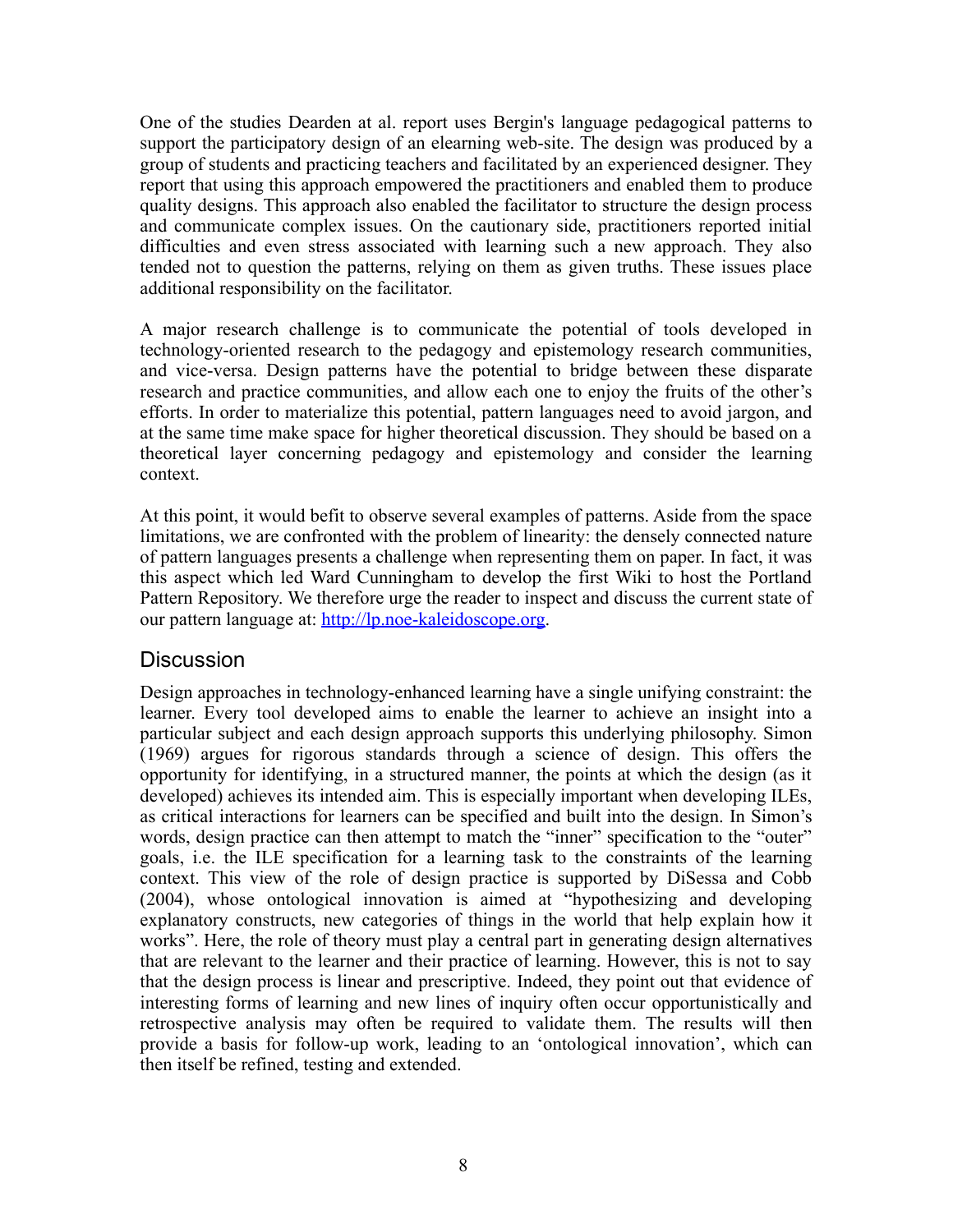Design patterns, when considered as a language, are both a research and a practical tool. As a research tool, they can be developed to encapsulate researchers' knowledge in a form that is transferable and applicable to various learning contexts, and is accessible to practitioners as a pragmatic resource. In this sense, they have the potential to be used by researchers for undertaking complex TEL-related tasks, for example, as a support for developing ontological innovations. They can also be developed and used as a practical tool; for example, directly addressing TEL design issues with regard to technological development and tool deployment. Essentially, once patterns are available, anyone involved in the TEL development process can take them, in any variety of combinations, and use them to (collaboratively) design their own tools. Additionally, each pattern can be evaluated and modified to take into account the context of use. As the patterns form a language, they can be ordered beginning with patterns that detail high level actions and processes (for example, Storyboarding: Negotiating the initial design of a game between a teacher and a developer), right down to those that detail coding techniques (for example, Alter an object's behaviour when its state changes). Patterns lower down should build, in a bottom-up manner, to complete those above them (Alexander et al., 1977).

Some design patterns which have originally been conceived in response to pragmatic engineering issues may have potential pedagogical value, if put in the right context. Mor et al (2006) demonstrate the potential epistemic benefits of using a software design pattern called Streams in learning about number sequences. This claim is stated in the context of constructionist programming activities, in which children generate and manipulate number sequences. Traditionally in such contexts, a sequence would be represented by a list: a static array of the first *n* terms of the sequence. The Streams pattern replaces this structure with a dynamic process that generates the terms on the fly, and passes them from one module to the next, in a manner similar to a factory production line. Using this design pattern allowed students to mould their intuitions into a situated formalism with which they could explore quite complex ideas, and argue their hypotheses convincingly and with commitment.

Another example is the model-view-controller pattern (Gamma et al, 1995). This pattern dissects the representation and manipulation of information from its structure and content. Perhaps one of the most powerful patterns in interface design, it also resonates the pedagogical discussion of representations (Balacheff & Kaput, 1996; Radford, 2000). Indeed, this pattern is utilized in the design of the ToonTalk animated programming language (Kahn, 1996). However, it needs to be explicitly communicated to educators involved in constructionist activity design for them to leverage the extensive body of computer science knowledge it embodies. Such an effort should contextualize this pattern in both worlds: that of software engineering and that of educational design.

We pointed out that design patterns could be used to capture stages in the process of developing ontological innovations. As ontological innovations are developed to help explain how the world works, design patterns act as a construct by which to help select and validate the design alternatives generated. They have value at each stage from opportunistic research, retrospective analysis and discovery to refinement, iteration and extension. In particular understanding and sharing patterns that help researchers with retrospective analysis of data and with how to follow up on opportunistic events would be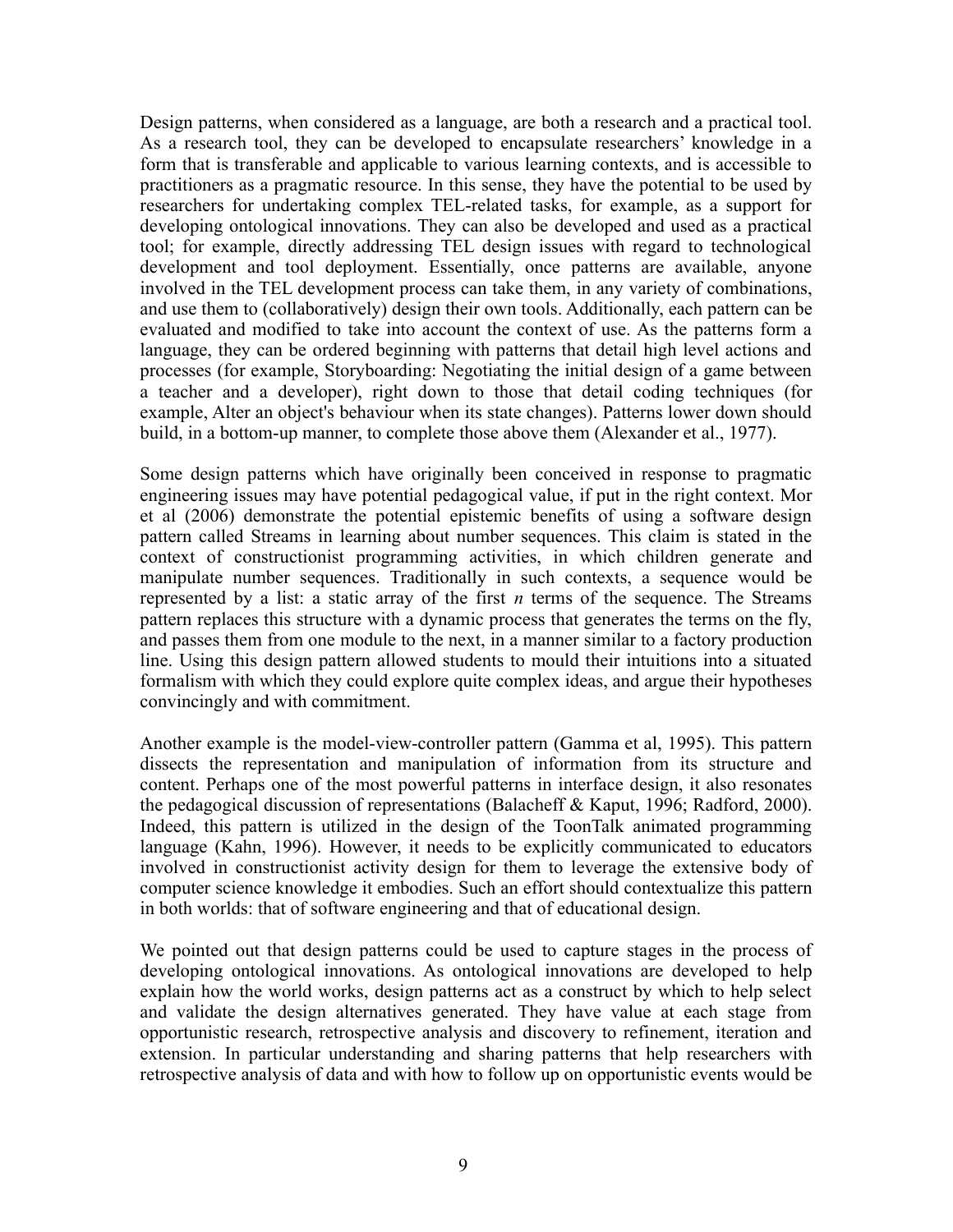useful. By developing such patterns all participants in the process have the means by which to discuss and analyse the development of ontological innovations.

Two of the issues we noted earlier suggest open issues for future research. The first regards the role of design patterns in participatory design, and the second concerns the relationship between patterns and representation.

Dearden et al (2002a; 2002b) stand out in their declared agenda of using patterns in a participatory design process. In most cases, pattern language initiatives tend to end up offering a cookbook of expert recipes for success. This approach suffers from several weaknesses. First, it fails to acknowledge the learning process of the designers themselves. The cohesive community process of developing the pattern languages often produces a pattern jargon, impenetrable to novices. We argue that pattern language development should be accompanied by the development of participatory methodologies and the technologies to support them.

As we saw above, the choice of representations is a critical factor in the design of ILEs. Yet most of the design research in this area offers conclusions of the sort 'representation X worked for problem Y'. Such observations, as perceptive as they may be, lack predictive power. What we are looking for are statements of the form 'if the problem has feature Y, then you should consider representation X because…'. This structure is starting to resemble a design pattern. Existing pattern languages focus on the structure of tools and activities. We suggest that pedagogical design patterns should also offer a way of representing pedagogical knowledge in a form that is both practical and refutable.

Scaife et al (1997) hint at a direction which may integrate both issues we noted. While reporting on a study in the participatory design of an ILE, they discuss issues of representation – both with respect to artefacts used in the process, and in terms of the resulting system. Perhaps a design pattern approach could offer a powerful method for identifying representations suitable for learning, by allowing the learners to participate in the design of these representations.

#### **Conclusion**

Understanding design approaches in technologies enhanced learning is fundamental to the ability of TEL researchers and practitioners to carry out their work. This is especially true in a world of fast-paced technological advances, where learners have come to expect a high degree of sophistication from the technologies they engage with. Moreover, the relationship between researchers, practitioners, learners and technological developers is becoming ever more critical. No longer can one community attempt to design TEL tools; communication and expertise sharing amongst them is of paramount concern.

A fundamental problem that TEL researchers as a community face is the lack of cumulatively built understandings within the field. In the worst case, this affects the ability of the community to develop key underlying theories and methodologies for solving many of the critical problems concerning the use of technologies in learning and education, or to find ways to apply theories coherently at the level of design. If we look to the natural sciences, there is a direct link between current and previous research, leading to well—founded cumulative knowledge. In the social sciences such linearity is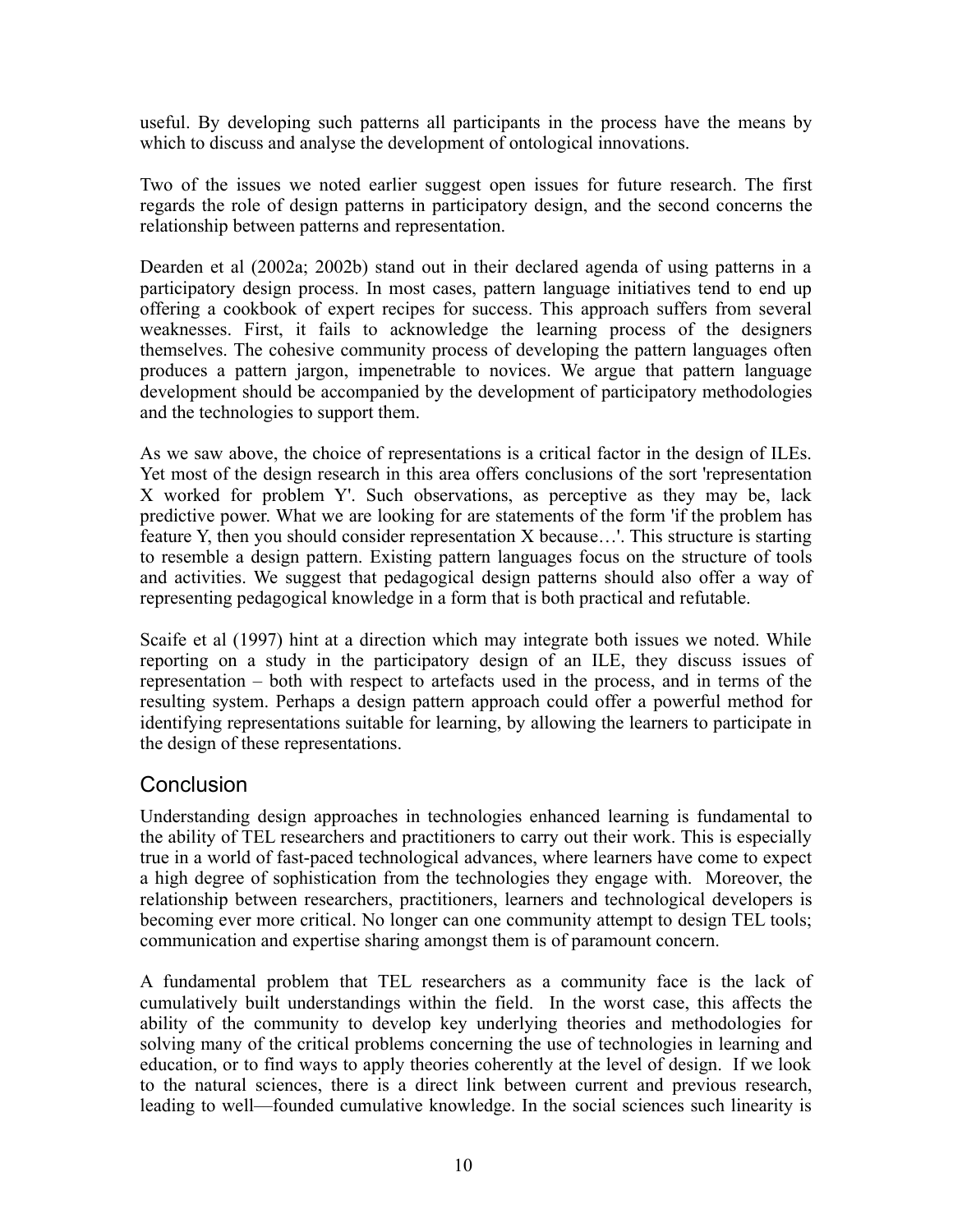difficult to achieve because, by their very nature, the social sciences are embedded with real—world complexities and contradictions: and worse still, they involve those unpredictable beings – people – who act back on the system. However, design approaches – and design patterns in particular – offer the potential to support cumulativity by providing a common language for researchers to communicate their research. The possibility of engendering a culture of cumulativity is within our grasp.

#### Acknowledgements

We would like to thank Prof. Richard Noss and the paper reviewers for their insightful comments on this paper. This work was supported by Kaleidoscope Network of Excellence, supported by the European Community under the Information Society Technologies priority of the 6th Framework Programme.

#### References

- Alexander, C. (1979) *The Timeless Way of Building.* New York: Oxford University Press.
- Alexander, C., Silverstein, M. and Ishikawa, S. (1977) *A Pattern Language: Towns, Buildings, Construction (Center for Environmental Structure Series).* New York, NY: Oxford University Press.
- Alexander, C., with Davis, H., Martinez, J., and Corner, D., 1985. *The Production of Houses*. New York, NY: Oxford University Press.
- Anthony, D. L. (1996) Patterns for classroom education**,** Retrieved June 11, 2006 from http://ianchaiwriting.50megs.com/classroom-ed.html.
- Avgeriou, P. Vogiatzis, D Tzanavari, A. and Retali, S. (2004) Towards a Pattern Language for Adaptive Web-based Educational Systems. *Advanced Technology for Learning Journal*, 1 (4), 202—209.
- Balacheff, N. and Kaput, J. J. (1996) Computer-Based Learning Environments in Mathematics. In A.J. Bishop (Ed), *International Handbook of Mathematics Education*, (pp. 469—504). Berlin: Springer.
- Béguin, P. (2003) Design as a mutual learning process between users and designers. *Interacting with Computers,* 15 (5), 709—730.
- Bailey, C., Conole, G. i., Davis, H. C., Fill, K. and Zalfan, M. T. (2006) Panning for Gold: Designing Pedagogically-inspired Learning Nuggets. *Educational Technology and Society,* 9 (1)**,** 113—122.
- Barab, S. and Squire, K. (2004) Design-Based Research: Putting a Stake in the Ground, *Journal of the Learning Sciences*, 13 (1) 1—14.
- Bergin, J. (2000) *Fourteen Pedagogical Patterns*. Paper presented at the Fifth European Conference on Pattern Languages of Programs, Irsee, Germany. Retrieved June 11, 2006 from: http://csis.pace.edu/~bergin/PedPat1.3.html.
- Borchers, J. (2001) *A Pattern Approach to Interaction Design.* Chichister, England: John Wiley and Sons.
- Brouns, F. Koper, R. Manderveld, J. van Bruggen, J. Sloep, P. van Rosmalen, P. Tattersall, C. and Vogten, H. (2005) A first exploration of an inductive analysis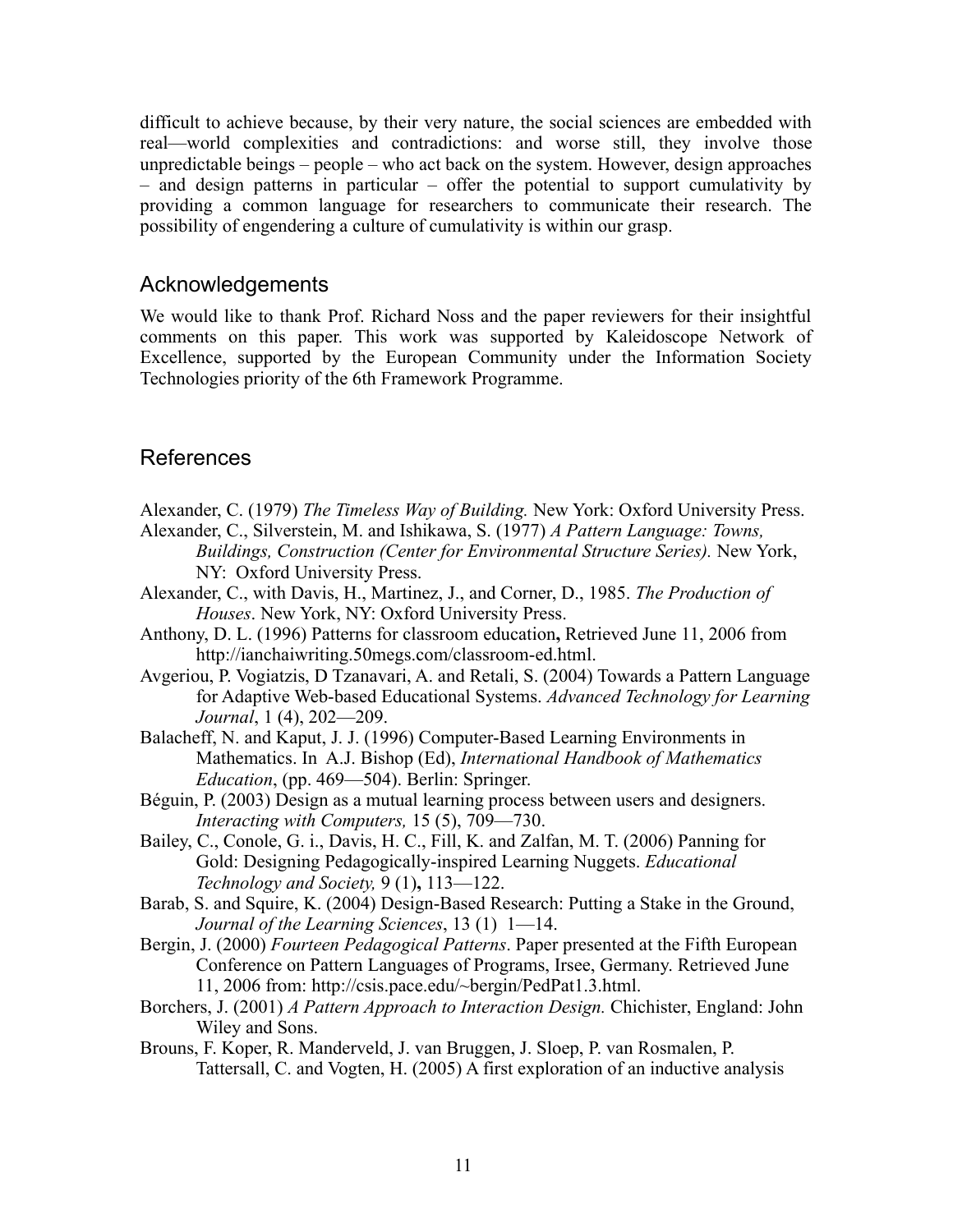approach for detecting learning design patterns. *Journal of Interactive Media in Education*. Retrieved June 11, 2006 from: http://www-jime.open.ac.uk/2005/03.

- Brown, A. L. (1992) Design Experiments: Theoretical and Methodological Challenges in Creating Complex Interventions in Classroom Settings. *Journal Of the Learning Sciences*, 2 (2)**,** 141—178.
- Chaquet, C., El-Kechaï., H. and Barre, V. (2005) *Re-engineering of collaborative elearning systems: evaluation of system, collaboration and acquired knowledge qualities*. Paper presented at the, Artificial Intelligence in Education Conference: Workshop on Usage Analysis in Learning Systems, Amsterdam, The Netherlands. Retrieved June 11, 2006 from: http://lium-dpuls.iut-laval.univ-lemans.fr/aied-ws/.
- Cobb, P. Confrey, J. diSessa, A. Lehrer, R. and Schauble, L. (2003) Design Experiments in Educational Research. *Educational Researcher*, 32 (1), 9—13.
- Collins, A. (1992). Toward a design science of education. In E. Scanlon and T. O'Shea (Eds.), *New directions in educational technology* (pp. 15–22). Berlin, Germany: Springer.
- Collins, A., Joseph, D. and Bielaczyc, K. (2004) Design Research: Theoretical and Methodological Issues. *Journal of the Learning Sciences,* 13 (1), 15—42*.*
- Dearden, A., Mcmanus, B., Allgar, E. and Finlay, J. (2002a) *Using Pattern Languages in Participatory Design*. Paper presented at the Conputer Human Interaction Conference: Workshop on Patterns in Practice, Minneapolis, USA.
- Dearden, A., Mcmanus, B., Allgar, E. and Finlay, J. (2002b) Patterns Languages in Participatory Design. In F. Detienne, J. Finlay, and X. Faulkner, X (Eds.) *People and Computers XVII: Memorable yet Invisible, Proceedings of Human Computer Interaction* (pp. 159–174). Berlin, Germany: Springer Verlag.
- Derntl. M. and Motschnig-Pitrik, R. (2005) The Role of Structure, Patterns, and People in Blended Learning. *The Internet and Higher Education*, 8 (2), 111—130.
- Disessa, A., Confrey, J., Schauble, L., Cobb, P. and Lehrer, R. (2003) Design Experiments in Educational Research. *Educational Researcher,* 32 (1), 9—13.
- Disessa, A. A. and Cobb, P. (2004) Ontological Innovation and the Role of Theory in Design Experiments. *Journal of the Learning Sciences,* 13 (1)**,** 77–103.
- Druin, A. The role of children in the design of new technology. *Behaviour and Information Technology*, 21 (1) 1– 25,.
- Eckstein, J. Bergin, J. and Sharp, H. (2002) Patterns for Active Learning. Retrieved 11 June, 2006 from http://csis.pace.edu/~bergin/patterns/ActiveLearningV24.html
- Edelson, D. C. (2002) Design Research: What We Learn When We Engage in Design. *Journal of the Learning Sciences,* 11 (1)**,** 105—121.
- Erickson, T. (2000) Lingua Franca for design: sacred places and pattern languages. In D. Boyarski and W. Kellogg (Eds) *Proceedings of the conference on Designing interactive systems*,(pp. 357—368). New York, USA: ACM Press,.
- Frizell, S. S. and Hubscher, R. (2002) Supporting the Application of Design Patterns. Paper presented at the World Conference on Educational Multimedia, Hypermedia and Telecommunication, Denver, USA. Retrieved 11 June, 2006 from: http://www.auburn.edu/~frizess/frizell-edmedia.pdf
- Gamma, E., Vlissides, J., Johnson, R. and Helm, R. (1995) *Design Patterns,* Boston, MA: Addison-Wesley
- Garzotto, F., Retalis, S. Papasalouros, A., and Siassiakos, K. (2004) Patterns for Designing Adaptive / Adaptable Educational Hypermedia. *Advanced Technology for Learning,* 1(4).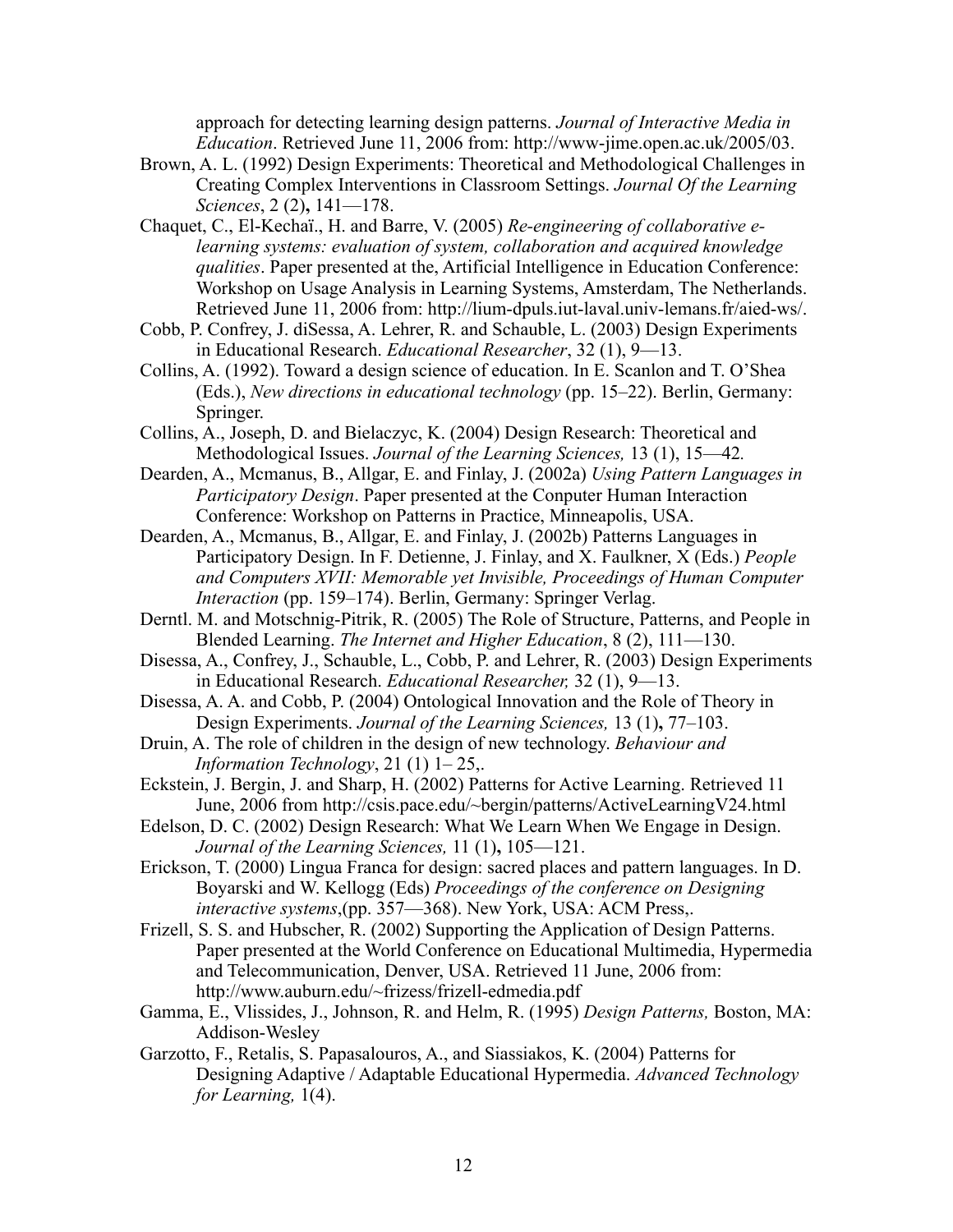- German, D. M. and Cowan, D. D. (2000) Towards a unified catalog of hypermedia design patterns. In *Proceedings of the 33rd Annual Hawaii International Conference on System Sciences* (pp. 6067—6073) . Washington DC, USA: IEEE Computer Society.
- Gibert-Darras, F. Delozanne, E. Le Calvez, F. Merceron, A. Labat, J. M. and Vandebrouck, F. (2005) *Towards a Design Pattern Language to Track Students' Problem-Solving Abilities*. Paper presented at the Artificial Intelligence in Education Conference: Workshop on Usage Analysis in Learning Systems*,* Amsterdam, The Netherlands. Retrieved 11 June, 2006 from http://lium-dpuls.iutlaval.univ-lemans.fr/aied-ws/PDFFiles/gibertdarras.pdf
- Goodyear, P. (2004) *Patterns, pattern languages and educational design*. Paper presented at the ASCILITE Conference Perth, Western Australia. Retrieved 11 June, 2006 from http://ascilite.org.au/conferences/perth04/procs/pdf/goodyear.pdf
- Gorard, S. Roberts, K. and Taylor, C. (2004) What kind of creature is a design experiment? *British Educational Research Journal*, 30 (4), 577—590.
- Hernández-Leo, D. Villasclaras-Fernández, E. D. Asensio-Pérez, J. I. Dimitriadis, Y. Jorrín-Abellán, I. M. Ruiz-Requies, I and Rubia-Avi, B. (2006) COLLAGE: A collaborative Learning Design editor based on patterns *Educational Technology and Society,* 9 (1)**,** 58–71.
- Issroff, K. and Scanlon, E. (2002) Educational Technology: The Influence of Theory*. Journal of Interactive Media in Education*, (6).
- Kahn, K. (1996), ToonTalk An Animated Programming Environment for Children, *Journal of Visual Languages and Computing*, 7 (2), 197—217.
- Kali, Y., Spitulnik, M. and Linn, M.*. Building community using the Design Principles Database*. In P. Gerjets and P. A. Kirschner and J. Elen and R. Joiner, (Eds), Instructional design for effective and enjoyable computer-supported learning: Proceedings of the first joint meeting of the EARLI SIGs Instructional Design and Learning and Instruction with Computers (pp. 294—305). Tuebingen, Germany: Knowledge Media Research Center
- Kali. Y (2006) Collaborative knowledge building using a design principles database. *International Journal of Computer Supported Collaborative Learning*, (1) 2.
- Kolås, L. and Staupe, A. (2004) Implementing delivery methods by using pedagogical design patterns. In *Proceedings of World Conference on Educational Multimedia, Hypermedia and Telecommunications 2004,* (pp. 5304—5309). Retrieved 11 June, 2006 from
	- http://www2.tisip.no/E-LEN/papers/EDMEDIA04/SymposiaNTNU.pdf
- Mor, Y. Noss, R. , Hoyles, C., Kahn, K. and Simpson, G. (2006) Designing to see and share structure in number sequences. *International Journal for Technology in Mathematics Education*, (13) 2, 65—78. ,
- Muller, M. and Kuhn, S. (1993). Participatory design*. Communications of the ACM*, 36  $(6)$ , 24—28.
- Noss, R. and Hoyles, C. (1996) *Windows on Mathematical Meanings : Learning Cultures and Computers.* Dordrecht: Kluwer.
- Nesset, V. and Large, A.. Children in the information technology design process: A review of theories and their applications. *Library and Information Science Research*, 26 (2), 140–161.
- Scaife, M., Rogers, Y., Aldrich, F. and Davies, M. Designing for or designing with? Informant design for interactive learning environments. In *Proceedings of the*